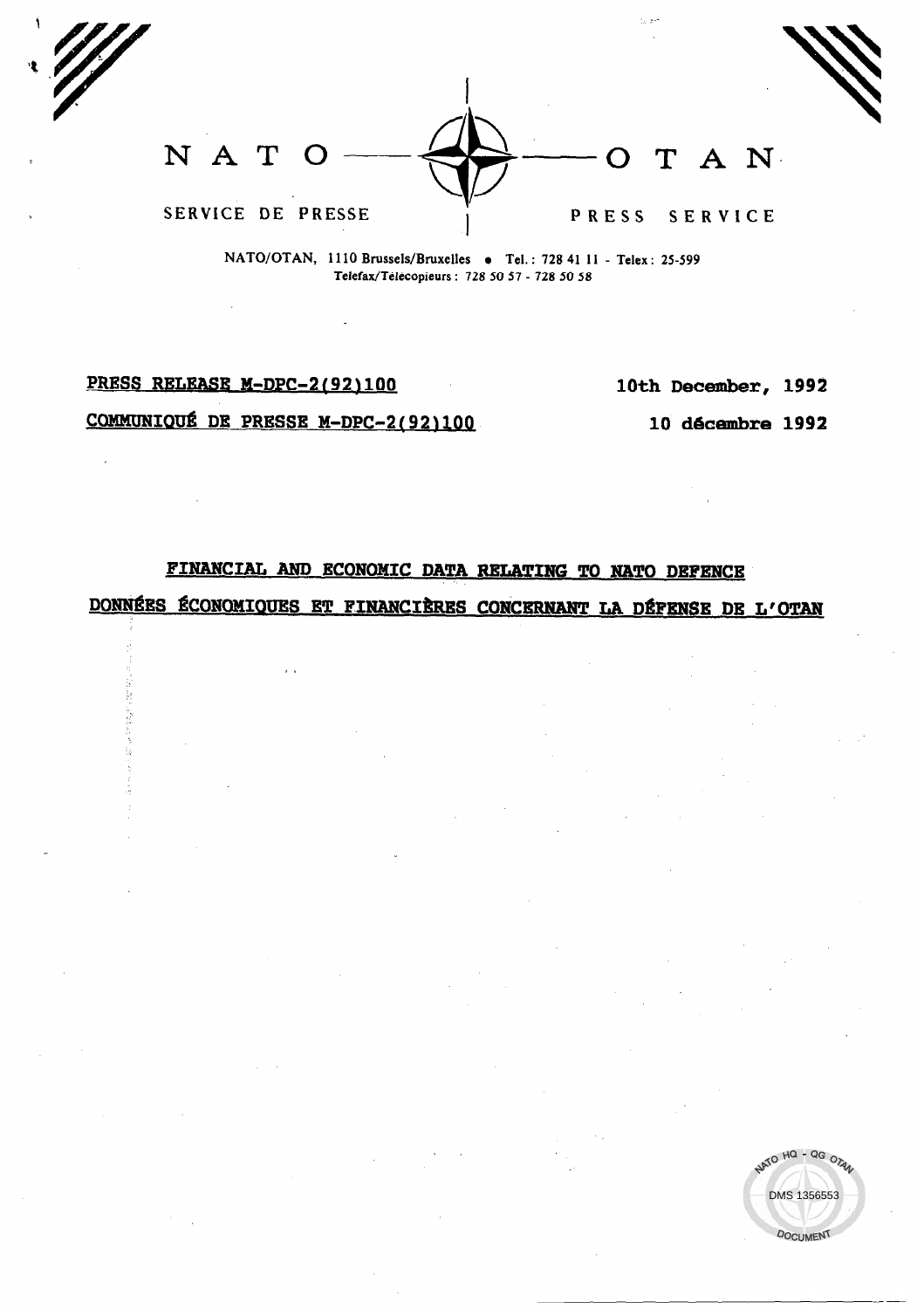$\cdot$ 

### DEFENCE EXPENDITURES OF NATO COUNTRIES

# 1970-1992

المالي

The figures given in table 1 represent payments actually made or to be made during the course of the fiscal year. They are based on the NATO definition of defence expenditures. In view of the differences between this and national definitions, the figures shown may diverge considerably from those which are quoted by national authorities or given in national budgets. For countries providing military assistance, this is included in the expenditures figures. For countries receiving assistance, figures do not include the value of items received. Expenditures for research and development are included in equipment expenditures.

France and Spain are members of the Alliance without belonging to the integrated military structure; Spain, however, participates in the collective force planning. The defence data relating to France are indicative only.

Iceland has no armed forces.

#### *RIMMARY*

 $\chi$  .

Table 1: total defence expenditures Table 2: gross domestic product (GDP) and defence expenditure annual volume change defence expenditures as % of GDP **Table 3:** Table 4: GDP and defence expenditures per capita Table 5: distribution of defence expenditures by category and the set of the set of the set of the set of the set of the set of the set of the set of the set of the set of the set of the set of the set of the set of the se Table 6: armed forces

### **READER'S GUIDE**

To suppress any ambiguity the fiscal year has been designated by the year which includes the highest number of months: e.g. 1989 represents the fiscal year 1989/1990 for Canada and U.K. and the fiscal year 1988/1989 for U.S.

Because of rounding, the total figures may differ from the sum of their components.

nil Conventional signs: e estimate  $\frac{1}{\sqrt{1 + \text{not}}}$  applicable not available || break in continuity of series 

## DÉPENSES DE DÉFENSE DES PAYS DE L'OTAN

#### 1970-1992

Les chiffres indiqués dans le tableau 1 sont fondés sur la définition OTAN des dépenses de défense et représentent les paiements réellement effectués ou qui doivent l'être au cours de l'année fiscale. Ces chiffres peuvent accuser des variations sensibles par rapport aux chiffres correspondants qui figurent dans les documents budgétaires nationaux, en raison des différences existant entre les définitions nationales et la définition OTAN des dépenses de défense. Les données relatives aux pays qui fournissent une assistance militaire incluent les dépenses liées à cette assistance. En revanche celles-ci ne sont pas comptabilisées dans les dépenses des pays bénéficiaires. Les dépenses effectuées pour la recherche et le développement sont incluses dans les dépenses d'équipement.

Membres de l'Alliance, l'Espagne et la France ne font pas partie de la structure militaire intégrée; l'Espagne, néanmoins, participe aux travaux communs de planification des forces. Les données concernant la défense<br>de la France n'ont qu'une valeur indicative.

L'Islande n'a pas de forces armées.

#### **SCHMATRE**

Tableau 1: montant des dépenses de défense

- Tableau 2: variation en volume du produit intérieur brut (PIB) et des dépenses de défense
- Tableau 3: part des dépenses de défense dans le PIB
- Tableau 4: PIB et dépenses de défense par habitant
- Tableau 5: répartition des dépenses de défense par catégorie Tableau 6: forces armées
- 

## **GUIDE DE LECTURE**

Pour supprimer toute ambiguïté, l'année fiscale a été désignée par le millésime de l'année qui contient le plus grand nombre de mois; p.e. 1989 représente l'année fiscale 1989/1990 pour le Canada et le Royaume-Uni et l'année<br>fiscale 1988/1989 pour les Etats-Unis.

Du fait des arrondis, les totaux peuvent ne pas coïncider avec la somme de leurs composantes.

| Signes conventionnels: e | estimation    | $\sim$          | nul                 |
|--------------------------|---------------|-----------------|---------------------|
|                          | sans objet    | $\cdot$ $\cdot$ | non disponible      |
|                          | point décimal |                 | ii rupture de série |

 $-2-$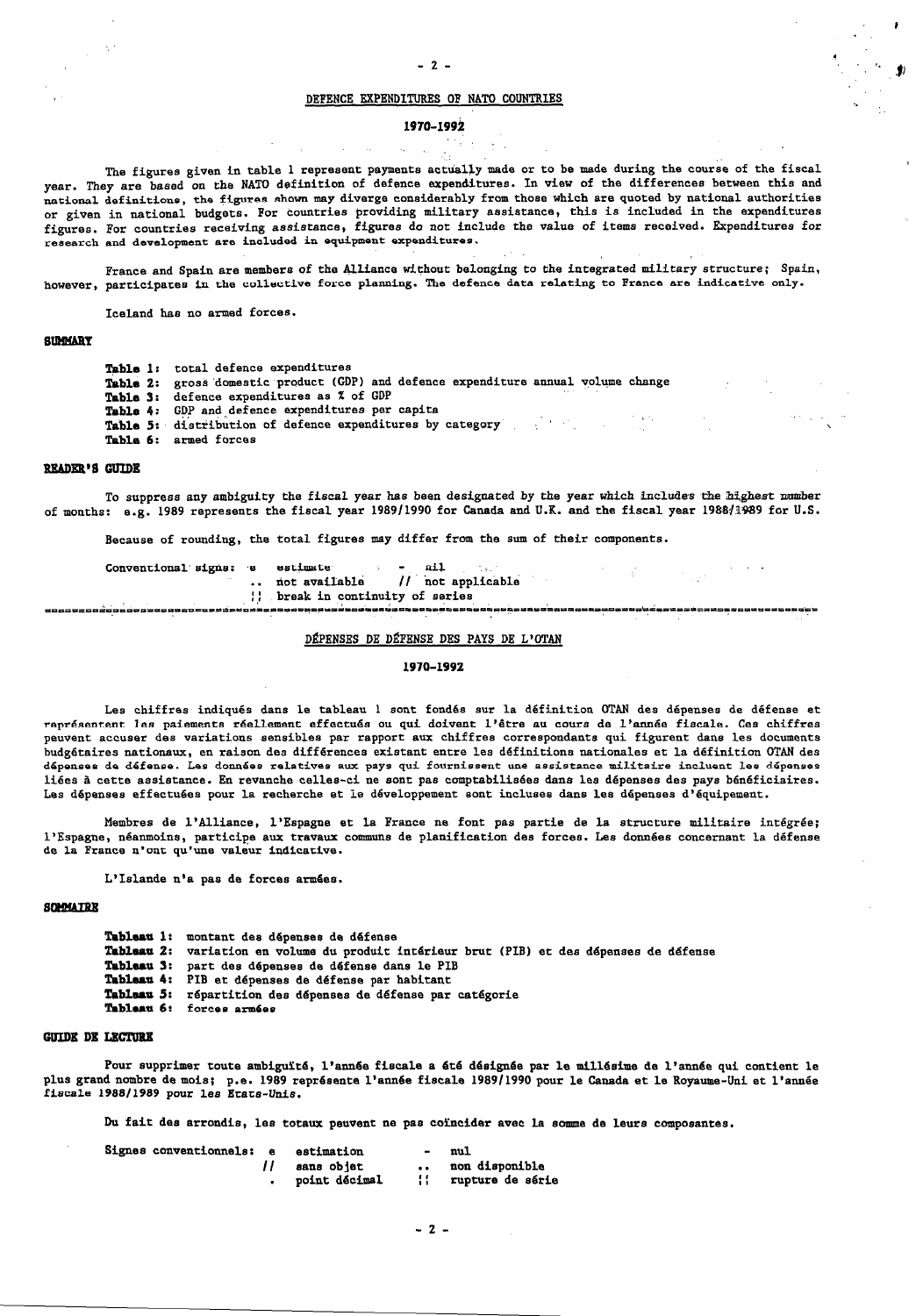Table 1 : Defence expenditures of NATO countries

# Tableau 1 : Dépenses de défense des pays de l'OTAN

| Country<br>Pays                                                                                                                                      | Currency unit /<br>Unité monétaire<br>(m11110n)                                                                                                                                                                | 1970                                                                                                                        | 1975                                                                                                                       | 1980                                                                                                               | 1985                                                                                                                    | 1988                                                                                                                      | 1989                                                                                                                     | 1990                                                                                                                       | 1991                                                                                                                     | 1992e                                                                                                                    |
|------------------------------------------------------------------------------------------------------------------------------------------------------|----------------------------------------------------------------------------------------------------------------------------------------------------------------------------------------------------------------|-----------------------------------------------------------------------------------------------------------------------------|----------------------------------------------------------------------------------------------------------------------------|--------------------------------------------------------------------------------------------------------------------|-------------------------------------------------------------------------------------------------------------------------|---------------------------------------------------------------------------------------------------------------------------|--------------------------------------------------------------------------------------------------------------------------|----------------------------------------------------------------------------------------------------------------------------|--------------------------------------------------------------------------------------------------------------------------|--------------------------------------------------------------------------------------------------------------------------|
| रठ)                                                                                                                                                  | ω                                                                                                                                                                                                              | 725                                                                                                                         | ত্ত্য                                                                                                                      | क्त                                                                                                                | ত্যে                                                                                                                    | চে                                                                                                                        | ᠓                                                                                                                        | 787                                                                                                                        | ক্যে                                                                                                                     | 710)                                                                                                                     |
|                                                                                                                                                      |                                                                                                                                                                                                                | Current prices and exchange rates / Prix et taux de change courants                                                         |                                                                                                                            |                                                                                                                    |                                                                                                                         |                                                                                                                           |                                                                                                                          |                                                                                                                            |                                                                                                                          |                                                                                                                          |
| Belgium *<br>Denmark<br>France<br>Germany<br>Greece<br>Italy<br>Luxembourg<br>Netherlands<br>Norway<br>Portugal<br>Spain<br>Turkey<br>United Kingdom | Belgian francs<br>Danish kroner<br>French francs<br>Deutschemarks<br>Drachmae<br>1000 It. 11re<br>Lux. francs<br>Dutch Guilder<br>Norw. kroner<br>Escudos<br><b>Fesetas</b><br>Turkish lire<br>Pounds sterling | 373881<br>2967<br>32672<br>225731<br>14208<br>1562<br>416<br>3909<br>2774<br>12538<br>$\bullet$ $\bullet$ .<br>6399<br>2607 | 70899<br>5355<br>55872<br>37589<br>45936<br>3104<br>836<br>71191<br>4771<br>19898<br>$\ddot{\phantom{1}}$<br>32833<br>5571 | 115754<br>9117<br>.111672<br>48518<br>96975<br>7643<br>1534<br>10476<br>8242<br>43440<br>350423<br>203172<br>11593 | 144183<br>13344<br>186715<br>58650<br>321981<br>17767<br>2265<br>12901<br>15446<br>111375<br>674883<br>1234547<br>18301 | 150647<br>156201<br>215073<br>61638<br>471820<br>25539<br>3163<br>13300<br>18865<br>194036<br>8353531<br>3788920<br>19290 | 152917<br>159631<br>224985<br>63178<br>503032<br>27342<br>2995<br>13571<br>20248<br>229344<br>923375<br>7158471<br>20868 | 155205<br>163991<br>2323761<br>68376<br>612344<br>28007<br>3233<br>13513<br>21252<br>267299<br>922808<br>13865971<br>22466 | 157919<br>17091<br>239411<br>65579<br>693846<br>30191<br>3681<br>13548<br>21316<br>305643<br>947173<br>23656518<br>24495 | 130943<br>16844<br>241417<br>66143<br>809387<br>30250<br>3882<br>13822<br>23763<br>325663<br>984276<br>38738512<br>23758 |
| NATO Europe                                                                                                                                          | US dollars                                                                                                                                                                                                     | $\ddot{\phantom{1}}$                                                                                                        | $\bullet$ $\bullet$                                                                                                        | 112255                                                                                                             | 92218                                                                                                                   | 155778                                                                                                                    | 154147                                                                                                                   | 186592                                                                                                                     | 188144                                                                                                                   | 190092                                                                                                                   |
| Canada<br>United States                                                                                                                              | Canadian S<br>US dollars                                                                                                                                                                                       | 1999<br>79846                                                                                                               | 3360<br>88400                                                                                                              | 5788<br>138191                                                                                                     | 10332<br>258165                                                                                                         | 12336<br>293093                                                                                                           | 12854<br>304085                                                                                                          | 134731<br>306170                                                                                                           | 13192<br>280292                                                                                                          | 13722<br>314319                                                                                                          |
| North America                                                                                                                                        | US dollars                                                                                                                                                                                                     | 81754                                                                                                                       | 91704                                                                                                                      | 143141                                                                                                             | 265731                                                                                                                  | 303117                                                                                                                    | 314942                                                                                                                   | 317717                                                                                                                     | 291806                                                                                                                   | 326124                                                                                                                   |
| NATO total                                                                                                                                           | US dollars                                                                                                                                                                                                     | $\ddot{\phantom{0}}$                                                                                                        | $\ddot{\phantom{0}}$                                                                                                       | 255396                                                                                                             | 3579491                                                                                                                 | 458894                                                                                                                    | 469088                                                                                                                   | 504309                                                                                                                     | 479951                                                                                                                   | 516216                                                                                                                   |
|                                                                                                                                                      |                                                                                                                                                                                                                | 1985 prices and exchange rates / Prix et taux de change de 1985                                                             |                                                                                                                            |                                                                                                                    |                                                                                                                         |                                                                                                                           |                                                                                                                          |                                                                                                                            |                                                                                                                          |                                                                                                                          |

| Belgique      | Francs belges     | 920771           | 121248               | 145395  | 144183  | 1474901  | 143906  | 142113  | 1399221 | 113210    |
|---------------|-------------------|------------------|----------------------|---------|---------|----------|---------|---------|---------|-----------|
| Danemark      | Couronnes dan.    | 12201            | 11934                | 13227   | 13344   | 13991    | 138491  | 13885   | 14110   | 13616     |
| France        | Francs francais   | 130500           | 141963               | 173364  | 186715  | 192421   | 194671  | 1950201 | 195072  | 191163    |
| Allemagne     | Deutschemarks     | 44169            | 53867                | 56938   | 58650   | 576331   | 57582   | 60277   | 55894   | 54108     |
| Grèce         | Drachmes          | 1296601          | 238472               | 244924  | 321981  | 3041261  | 287711  | 293606  | 2809121 | 287132    |
| Italie        | 1000 lires        | 13192            | 14722                | 15551   | 17767   | 19935    | 19747   | 18701.  | 18348   | $\cdots$  |
| Luxembourg    | Francs lux.       | 1056             | 1498                 | 2033    | 2265    | 3065     | 2816    | 2944    | 3215    | 3287      |
| Pays-Bas      | Florin            | 10479            | 10882                | 11647   | 12901   | 135591   | 13725   | 13372   | 13055   | 12893     |
| Norvège       | Couronnes norv.   | 10961            | 11091                | 12643   | 15446   | 160351   | 16517   | 166531  | 16100   | 17613     |
| Portugal      | Escudos           | 149631           | 138698               | 116610  | 111375  | 1297531  | 135768  | 138421  | 139329  | 133383    |
| Espagne       | Pesetas           | $\cdots$         | $\ddot{\bullet}$     | 600198  | 674683  | .6725581 | 695051  | 647366  | 621978  | 609757    |
| Turquie       | Livres turques    | 412650           | 899319               | 1132939 | 1234547 | 1423630  | 1594439 | 1833609 | 1884924 | 1932940   |
| Royaume-Uni   | Livres sterling   | 16490            | 16256                | 16429   | 18301   | 164761   | 16850   | 16886   | 16917   | 15739     |
| Otan Europe   | Dollars EU        | $\bullet\bullet$ | $\ddot{\phantom{0}}$ | 84729   | 92218   | 92026    | 93044   | 93617   | 91681   |           |
| Canada        | \$ canadiens      | 7129             | 69831                | 7732    | 10332   | 10984    | 10931   | 11124   | 10657   | 10890     |
| Etats-Unis    | Dollars EU        | 240211           | 1797151              | 192288  | 258165  | 269654   | 268622  | 262024  | 227803  | 249821    |
| Amér. du Nord | Dollars EU        | 245431           | 184828               | 197950  | 265731  | 277698   | 276627  | 270170  | 235608  | 257796    |
| Total Otan    | <b>Dollars EU</b> | $\bullet\bullet$ | $\bullet\bullet$     | 2826791 | 3579491 | 3697231  | 369671  | 363787  | 327288  | $\cdot$ . |

 $\,$ 

Ł

Note:<br>
\* Decrease in 1992 Belgian defence expenditure reflects<br>
the decision by the Belgian Government to demilitarize<br>
the Gendarmerie.

 $\sim$ 

 $-3-$ 

Note :<br>\* La diminution des dépenses de défense en 1992 reflète<br>la décision du gouvernement belge de démilitariser la gendarmerie.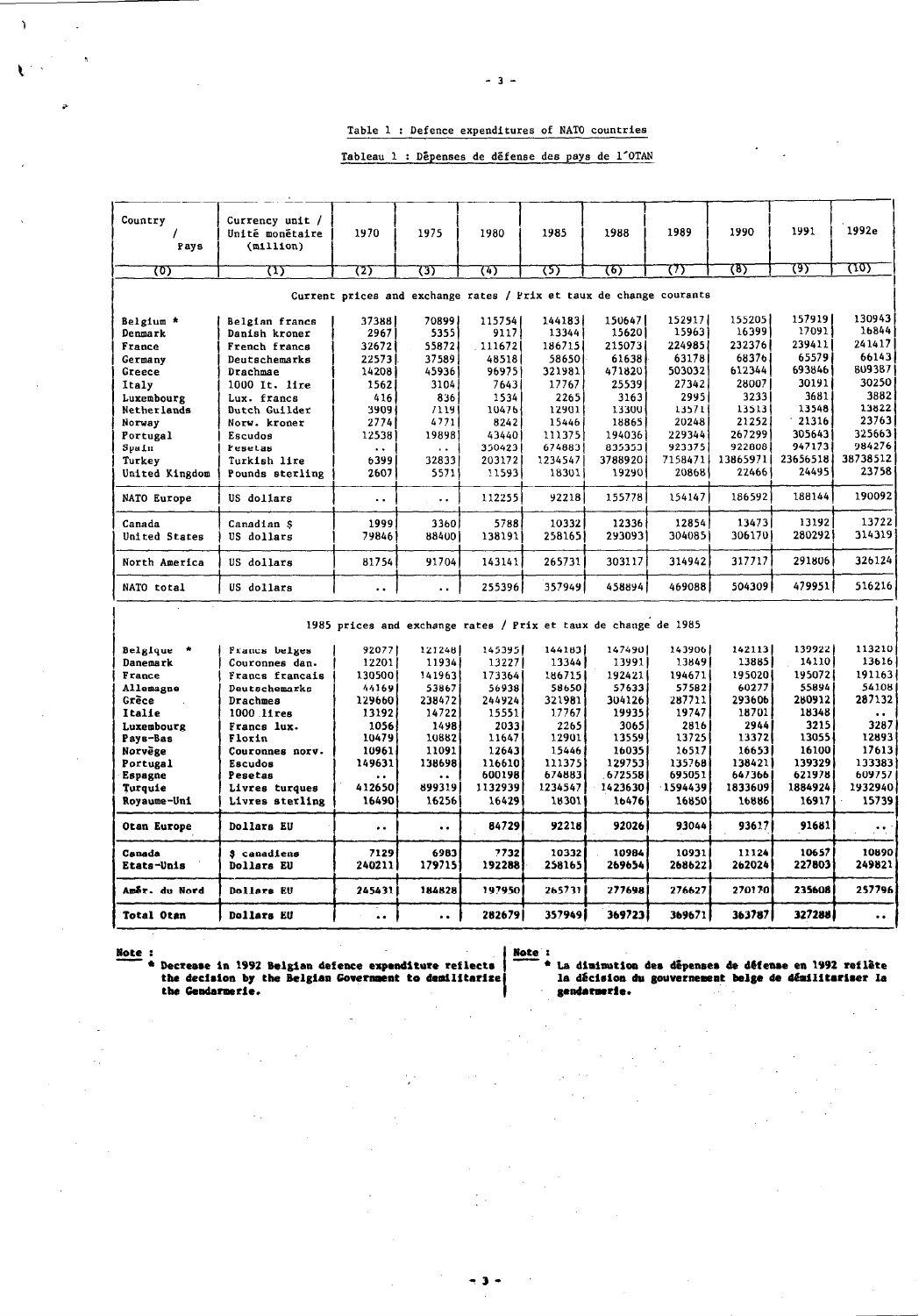# Table 2 : Cross domestic product and defence expenditures annual variation (%) (based on constant prices)

Tableau 2 : Evolution annuelle du produit intérieur brut et des dépenses de défense ( $\lambda$ )<br>(basee sur les prix constants)

| $\overline{(2)}$<br>ত্যে<br>(4)<br>755<br>$\overline{(0)}$<br>$\overline{\mathfrak{a}}$<br>77<br>$\overline{(6)}$<br>$\overline{8}$<br>Gross domestic product / Produit interieur brut<br>4.7<br>$3 - 1$<br>0.3<br>$2 - 6$<br>4.9<br>Belgium<br>3.8<br>3.6 <sub>1</sub><br>1.5<br>6.0<br>4.8<br>1.7<br>3.7<br>4.7<br>Canada<br>2.4<br>0.4<br>$-1.0$<br>3.7<br>3.3<br>1.5<br>1.8<br>$\lambda$ . 2<br>Denmark<br>0.8<br>1.7<br>1.0<br>4.5<br>3.8<br>1.5<br>$2 - 9$<br>France<br>4.3<br>3.9<br>2.2<br>1.2<br>3.5<br>4.0<br>2.4<br>0.4<br>3.7<br>$5.7$   <br>Germany<br>3.3<br>12.5<br>5.3<br>6.5<br>0.5<br>$1 - 6$<br>Greece<br>4.1<br>3.5<br>$-0.1$<br>1.2<br>5.0<br>0.7<br>3.4<br>$3 - 2$<br>Italy<br>4.1<br>2.9<br>2.2<br>1.4<br>2.5<br>5.1<br>1.3<br>4.5<br>Luxembourg<br>5.6<br>6.3<br>2.3<br>3.1<br>4.0<br>3.4<br>-0.1<br>2.0<br>Netherlands<br>2.6<br>4.0<br>3.9<br>2.0<br>4.7<br>5.2<br>Norvay<br>$2 - 0$<br>$2 - 2$<br>$-0.5$<br>0.4<br>1.8<br>1.9<br>Portugal<br>7.4<br>5.5<br>4.5<br>1.1<br>3.9<br>5.2<br>4.4<br>2.2<br>$6 - 3$<br>2.4<br>4:5<br>Spain<br>0.5<br>5.2<br>4.8<br>3.7<br>$2 - 4$<br>6.0<br>5.5<br>5.2<br>Turkey<br>6.1<br>2.2<br>-0.5<br>9.6<br>$0.9 -$<br>United Kingdom<br>3.1<br>2.8<br>0.9<br>4.2<br>4.4<br>2.1<br>0.5<br>$-2.2$<br>3.7<br>United States<br>4.5<br>1.6<br>3.5<br>4.5<br>2.8<br>0.9<br>$-0.71$<br>Defence expenditures / Dépenses de défense<br>Belgique *<br>4.9<br>4.4<br>0.1<br>1.4<br>$-4.3$<br>$-2.4$<br>$-1.2$<br>$-1.5 \pm$<br>$-1.1$<br>2.0<br>6.4<br>2.1<br>Canada<br>0.5<br>$-0.5$<br>1.8<br>$-4.2$<br>Danemark<br>$-1.6$<br>2.6<br>0.2<br>1.0<br>2.9<br>$-1.0$<br>0.3<br>1.6<br>France<br>1.2<br>4.3<br>2.6<br>1.1<br>$-0.3$<br>1.2<br>0.2<br>$\overline{\phantom{a}}$<br>Allemagne<br>5.3<br>0.5<br>1.2<br>$-0.5$<br>$-1.1$<br>$-0.1$<br>4.7<br>$-7.3$<br>Grèce<br>6.2<br>4.6<br>8.0<br>$-3.7$<br>3.9<br>$-5.4$<br>2.0<br>$-4.3$<br>Italie<br>5.4<br>$-0.2$<br>2.4<br>3.1<br>4.4<br>$-0.9$<br>$-5.3$<br>$-1.9$<br>Luxembourg<br>6.6<br>3.9<br>3.8<br>7.5<br>15.2<br>-8.1<br>4.5<br>9.2 <sub>1</sub><br>Pays-Bas<br>0.4<br>2.3<br>2.7<br>2.0<br>$-0.4$<br>1.2<br>$-2.6$<br>$-2.4$<br>Norvège<br>$-0.6$<br>2.4<br>2.6<br>1.6<br>$-3.6$<br>3.0<br>0.8<br>$-3.3$<br>Portugal<br>$-9.5$<br>6.4<br>0.1<br>4.7<br>9.1<br>4.6<br>2.0<br>0.7<br>Espagne<br>2.2<br>0.6<br>$-7.3$<br>$\ddot{\phantom{a}}$<br>3.3<br>-6.9<br>$-3.9$<br>$\ddot{\phantom{a}}$<br>7.1<br>Turquie<br>7.6<br>1.0<br>6.5<br>3.4<br>12.0<br>15.0<br>2.8<br>$-0.7$<br>Rovaume-Uni<br>$-1.4$<br>2.5<br>$-2.8$<br>$-4.1$<br>2.3<br>0.2<br>0.2<br>$-7.6$<br>$-0.7$<br>Etats-Unis<br>6.0<br>2.0<br>$-1.5$<br>-0.4<br>$-2.5$<br>$-13.1$<br>5. L<br>$\mu \rightarrow \pi$<br>Note:<br>Note : | Country<br>Pays | Average $/$<br>Movenne<br>1970-1974 | Average /<br>Moyenne<br>1975-1979 | Average $/$<br>Movenne<br>1980~1984 | Average /<br>Moyenne<br>1985-1989 | 1988 | 1989 | 1990 | 1991 | 1992e                       |
|--------------------------------------------------------------------------------------------------------------------------------------------------------------------------------------------------------------------------------------------------------------------------------------------------------------------------------------------------------------------------------------------------------------------------------------------------------------------------------------------------------------------------------------------------------------------------------------------------------------------------------------------------------------------------------------------------------------------------------------------------------------------------------------------------------------------------------------------------------------------------------------------------------------------------------------------------------------------------------------------------------------------------------------------------------------------------------------------------------------------------------------------------------------------------------------------------------------------------------------------------------------------------------------------------------------------------------------------------------------------------------------------------------------------------------------------------------------------------------------------------------------------------------------------------------------------------------------------------------------------------------------------------------------------------------------------------------------------------------------------------------------------------------------------------------------------------------------------------------------------------------------------------------------------------------------------------------------------------------------------------------------------------------------------------------------------------------------------------------------------------------------------------------------------------------------------------------------------------------------------------------------------------------------------------------------------------------------------------------------------------------------------------------------------------------------------------------------------------------------------------------------------------------------------------------------------------------------------------------------------------------------------------------------------------------------------------------|-----------------|-------------------------------------|-----------------------------------|-------------------------------------|-----------------------------------|------|------|------|------|-----------------------------|
|                                                                                                                                                                                                                                                                                                                                                                                                                                                                                                                                                                                                                                                                                                                                                                                                                                                                                                                                                                                                                                                                                                                                                                                                                                                                                                                                                                                                                                                                                                                                                                                                                                                                                                                                                                                                                                                                                                                                                                                                                                                                                                                                                                                                                                                                                                                                                                                                                                                                                                                                                                                                                                                                                                        |                 |                                     |                                   |                                     |                                   |      |      |      |      | $\overline{(9)}$            |
|                                                                                                                                                                                                                                                                                                                                                                                                                                                                                                                                                                                                                                                                                                                                                                                                                                                                                                                                                                                                                                                                                                                                                                                                                                                                                                                                                                                                                                                                                                                                                                                                                                                                                                                                                                                                                                                                                                                                                                                                                                                                                                                                                                                                                                                                                                                                                                                                                                                                                                                                                                                                                                                                                                        |                 |                                     |                                   |                                     |                                   |      |      |      |      |                             |
|                                                                                                                                                                                                                                                                                                                                                                                                                                                                                                                                                                                                                                                                                                                                                                                                                                                                                                                                                                                                                                                                                                                                                                                                                                                                                                                                                                                                                                                                                                                                                                                                                                                                                                                                                                                                                                                                                                                                                                                                                                                                                                                                                                                                                                                                                                                                                                                                                                                                                                                                                                                                                                                                                                        |                 |                                     |                                   |                                     |                                   |      |      |      |      | $1 - 6$                     |
|                                                                                                                                                                                                                                                                                                                                                                                                                                                                                                                                                                                                                                                                                                                                                                                                                                                                                                                                                                                                                                                                                                                                                                                                                                                                                                                                                                                                                                                                                                                                                                                                                                                                                                                                                                                                                                                                                                                                                                                                                                                                                                                                                                                                                                                                                                                                                                                                                                                                                                                                                                                                                                                                                                        |                 |                                     |                                   |                                     |                                   |      |      |      |      | 2, 5                        |
|                                                                                                                                                                                                                                                                                                                                                                                                                                                                                                                                                                                                                                                                                                                                                                                                                                                                                                                                                                                                                                                                                                                                                                                                                                                                                                                                                                                                                                                                                                                                                                                                                                                                                                                                                                                                                                                                                                                                                                                                                                                                                                                                                                                                                                                                                                                                                                                                                                                                                                                                                                                                                                                                                                        |                 |                                     |                                   |                                     |                                   |      |      |      |      | 2.0                         |
|                                                                                                                                                                                                                                                                                                                                                                                                                                                                                                                                                                                                                                                                                                                                                                                                                                                                                                                                                                                                                                                                                                                                                                                                                                                                                                                                                                                                                                                                                                                                                                                                                                                                                                                                                                                                                                                                                                                                                                                                                                                                                                                                                                                                                                                                                                                                                                                                                                                                                                                                                                                                                                                                                                        |                 |                                     |                                   |                                     |                                   |      |      |      |      | 2.2                         |
|                                                                                                                                                                                                                                                                                                                                                                                                                                                                                                                                                                                                                                                                                                                                                                                                                                                                                                                                                                                                                                                                                                                                                                                                                                                                                                                                                                                                                                                                                                                                                                                                                                                                                                                                                                                                                                                                                                                                                                                                                                                                                                                                                                                                                                                                                                                                                                                                                                                                                                                                                                                                                                                                                                        |                 |                                     |                                   |                                     |                                   |      |      |      |      | 3.5                         |
|                                                                                                                                                                                                                                                                                                                                                                                                                                                                                                                                                                                                                                                                                                                                                                                                                                                                                                                                                                                                                                                                                                                                                                                                                                                                                                                                                                                                                                                                                                                                                                                                                                                                                                                                                                                                                                                                                                                                                                                                                                                                                                                                                                                                                                                                                                                                                                                                                                                                                                                                                                                                                                                                                                        |                 |                                     |                                   |                                     |                                   |      |      |      |      | 2.5                         |
|                                                                                                                                                                                                                                                                                                                                                                                                                                                                                                                                                                                                                                                                                                                                                                                                                                                                                                                                                                                                                                                                                                                                                                                                                                                                                                                                                                                                                                                                                                                                                                                                                                                                                                                                                                                                                                                                                                                                                                                                                                                                                                                                                                                                                                                                                                                                                                                                                                                                                                                                                                                                                                                                                                        |                 |                                     |                                   |                                     |                                   |      |      |      |      | 2.5                         |
|                                                                                                                                                                                                                                                                                                                                                                                                                                                                                                                                                                                                                                                                                                                                                                                                                                                                                                                                                                                                                                                                                                                                                                                                                                                                                                                                                                                                                                                                                                                                                                                                                                                                                                                                                                                                                                                                                                                                                                                                                                                                                                                                                                                                                                                                                                                                                                                                                                                                                                                                                                                                                                                                                                        |                 |                                     |                                   |                                     |                                   |      |      |      |      | $3 - 2$                     |
|                                                                                                                                                                                                                                                                                                                                                                                                                                                                                                                                                                                                                                                                                                                                                                                                                                                                                                                                                                                                                                                                                                                                                                                                                                                                                                                                                                                                                                                                                                                                                                                                                                                                                                                                                                                                                                                                                                                                                                                                                                                                                                                                                                                                                                                                                                                                                                                                                                                                                                                                                                                                                                                                                                        |                 |                                     |                                   |                                     |                                   |      |      |      |      | 1.2                         |
|                                                                                                                                                                                                                                                                                                                                                                                                                                                                                                                                                                                                                                                                                                                                                                                                                                                                                                                                                                                                                                                                                                                                                                                                                                                                                                                                                                                                                                                                                                                                                                                                                                                                                                                                                                                                                                                                                                                                                                                                                                                                                                                                                                                                                                                                                                                                                                                                                                                                                                                                                                                                                                                                                                        |                 |                                     |                                   |                                     |                                   |      |      |      |      | 2.0                         |
|                                                                                                                                                                                                                                                                                                                                                                                                                                                                                                                                                                                                                                                                                                                                                                                                                                                                                                                                                                                                                                                                                                                                                                                                                                                                                                                                                                                                                                                                                                                                                                                                                                                                                                                                                                                                                                                                                                                                                                                                                                                                                                                                                                                                                                                                                                                                                                                                                                                                                                                                                                                                                                                                                                        |                 |                                     |                                   |                                     |                                   |      |      |      |      | 2.8                         |
|                                                                                                                                                                                                                                                                                                                                                                                                                                                                                                                                                                                                                                                                                                                                                                                                                                                                                                                                                                                                                                                                                                                                                                                                                                                                                                                                                                                                                                                                                                                                                                                                                                                                                                                                                                                                                                                                                                                                                                                                                                                                                                                                                                                                                                                                                                                                                                                                                                                                                                                                                                                                                                                                                                        |                 |                                     |                                   |                                     |                                   |      |      |      |      |                             |
|                                                                                                                                                                                                                                                                                                                                                                                                                                                                                                                                                                                                                                                                                                                                                                                                                                                                                                                                                                                                                                                                                                                                                                                                                                                                                                                                                                                                                                                                                                                                                                                                                                                                                                                                                                                                                                                                                                                                                                                                                                                                                                                                                                                                                                                                                                                                                                                                                                                                                                                                                                                                                                                                                                        |                 |                                     |                                   |                                     |                                   |      |      |      |      | 2.9                         |
|                                                                                                                                                                                                                                                                                                                                                                                                                                                                                                                                                                                                                                                                                                                                                                                                                                                                                                                                                                                                                                                                                                                                                                                                                                                                                                                                                                                                                                                                                                                                                                                                                                                                                                                                                                                                                                                                                                                                                                                                                                                                                                                                                                                                                                                                                                                                                                                                                                                                                                                                                                                                                                                                                                        |                 |                                     |                                   |                                     |                                   |      |      |      |      | 5.5                         |
|                                                                                                                                                                                                                                                                                                                                                                                                                                                                                                                                                                                                                                                                                                                                                                                                                                                                                                                                                                                                                                                                                                                                                                                                                                                                                                                                                                                                                                                                                                                                                                                                                                                                                                                                                                                                                                                                                                                                                                                                                                                                                                                                                                                                                                                                                                                                                                                                                                                                                                                                                                                                                                                                                                        |                 |                                     |                                   |                                     |                                   |      |      |      |      | $-1.0$<br>2.1               |
|                                                                                                                                                                                                                                                                                                                                                                                                                                                                                                                                                                                                                                                                                                                                                                                                                                                                                                                                                                                                                                                                                                                                                                                                                                                                                                                                                                                                                                                                                                                                                                                                                                                                                                                                                                                                                                                                                                                                                                                                                                                                                                                                                                                                                                                                                                                                                                                                                                                                                                                                                                                                                                                                                                        |                 |                                     |                                   |                                     |                                   |      |      |      |      |                             |
|                                                                                                                                                                                                                                                                                                                                                                                                                                                                                                                                                                                                                                                                                                                                                                                                                                                                                                                                                                                                                                                                                                                                                                                                                                                                                                                                                                                                                                                                                                                                                                                                                                                                                                                                                                                                                                                                                                                                                                                                                                                                                                                                                                                                                                                                                                                                                                                                                                                                                                                                                                                                                                                                                                        |                 |                                     |                                   |                                     |                                   |      |      |      |      | $-19.1$                     |
|                                                                                                                                                                                                                                                                                                                                                                                                                                                                                                                                                                                                                                                                                                                                                                                                                                                                                                                                                                                                                                                                                                                                                                                                                                                                                                                                                                                                                                                                                                                                                                                                                                                                                                                                                                                                                                                                                                                                                                                                                                                                                                                                                                                                                                                                                                                                                                                                                                                                                                                                                                                                                                                                                                        |                 |                                     |                                   |                                     |                                   |      |      |      |      | 2.2                         |
|                                                                                                                                                                                                                                                                                                                                                                                                                                                                                                                                                                                                                                                                                                                                                                                                                                                                                                                                                                                                                                                                                                                                                                                                                                                                                                                                                                                                                                                                                                                                                                                                                                                                                                                                                                                                                                                                                                                                                                                                                                                                                                                                                                                                                                                                                                                                                                                                                                                                                                                                                                                                                                                                                                        |                 |                                     |                                   |                                     |                                   |      |      |      |      | $-3.5$                      |
|                                                                                                                                                                                                                                                                                                                                                                                                                                                                                                                                                                                                                                                                                                                                                                                                                                                                                                                                                                                                                                                                                                                                                                                                                                                                                                                                                                                                                                                                                                                                                                                                                                                                                                                                                                                                                                                                                                                                                                                                                                                                                                                                                                                                                                                                                                                                                                                                                                                                                                                                                                                                                                                                                                        |                 |                                     |                                   |                                     |                                   |      |      |      |      | $-2.0$                      |
|                                                                                                                                                                                                                                                                                                                                                                                                                                                                                                                                                                                                                                                                                                                                                                                                                                                                                                                                                                                                                                                                                                                                                                                                                                                                                                                                                                                                                                                                                                                                                                                                                                                                                                                                                                                                                                                                                                                                                                                                                                                                                                                                                                                                                                                                                                                                                                                                                                                                                                                                                                                                                                                                                                        |                 |                                     |                                   |                                     |                                   |      |      |      |      | $-3.2$                      |
|                                                                                                                                                                                                                                                                                                                                                                                                                                                                                                                                                                                                                                                                                                                                                                                                                                                                                                                                                                                                                                                                                                                                                                                                                                                                                                                                                                                                                                                                                                                                                                                                                                                                                                                                                                                                                                                                                                                                                                                                                                                                                                                                                                                                                                                                                                                                                                                                                                                                                                                                                                                                                                                                                                        |                 |                                     |                                   |                                     |                                   |      |      |      |      | 2.2                         |
|                                                                                                                                                                                                                                                                                                                                                                                                                                                                                                                                                                                                                                                                                                                                                                                                                                                                                                                                                                                                                                                                                                                                                                                                                                                                                                                                                                                                                                                                                                                                                                                                                                                                                                                                                                                                                                                                                                                                                                                                                                                                                                                                                                                                                                                                                                                                                                                                                                                                                                                                                                                                                                                                                                        |                 |                                     |                                   |                                     |                                   |      |      |      |      | $\mathbf{c}$ . $\mathbf{p}$ |
|                                                                                                                                                                                                                                                                                                                                                                                                                                                                                                                                                                                                                                                                                                                                                                                                                                                                                                                                                                                                                                                                                                                                                                                                                                                                                                                                                                                                                                                                                                                                                                                                                                                                                                                                                                                                                                                                                                                                                                                                                                                                                                                                                                                                                                                                                                                                                                                                                                                                                                                                                                                                                                                                                                        |                 |                                     |                                   |                                     |                                   |      |      |      |      | 2.2                         |
|                                                                                                                                                                                                                                                                                                                                                                                                                                                                                                                                                                                                                                                                                                                                                                                                                                                                                                                                                                                                                                                                                                                                                                                                                                                                                                                                                                                                                                                                                                                                                                                                                                                                                                                                                                                                                                                                                                                                                                                                                                                                                                                                                                                                                                                                                                                                                                                                                                                                                                                                                                                                                                                                                                        |                 |                                     |                                   |                                     |                                   |      |      |      |      | $-1.2$                      |
|                                                                                                                                                                                                                                                                                                                                                                                                                                                                                                                                                                                                                                                                                                                                                                                                                                                                                                                                                                                                                                                                                                                                                                                                                                                                                                                                                                                                                                                                                                                                                                                                                                                                                                                                                                                                                                                                                                                                                                                                                                                                                                                                                                                                                                                                                                                                                                                                                                                                                                                                                                                                                                                                                                        |                 |                                     |                                   |                                     |                                   |      |      |      |      | 9.4                         |
|                                                                                                                                                                                                                                                                                                                                                                                                                                                                                                                                                                                                                                                                                                                                                                                                                                                                                                                                                                                                                                                                                                                                                                                                                                                                                                                                                                                                                                                                                                                                                                                                                                                                                                                                                                                                                                                                                                                                                                                                                                                                                                                                                                                                                                                                                                                                                                                                                                                                                                                                                                                                                                                                                                        |                 |                                     |                                   |                                     |                                   |      |      |      |      | $-4.3$                      |
|                                                                                                                                                                                                                                                                                                                                                                                                                                                                                                                                                                                                                                                                                                                                                                                                                                                                                                                                                                                                                                                                                                                                                                                                                                                                                                                                                                                                                                                                                                                                                                                                                                                                                                                                                                                                                                                                                                                                                                                                                                                                                                                                                                                                                                                                                                                                                                                                                                                                                                                                                                                                                                                                                                        |                 |                                     |                                   |                                     |                                   |      |      |      |      | $-2.0$                      |
|                                                                                                                                                                                                                                                                                                                                                                                                                                                                                                                                                                                                                                                                                                                                                                                                                                                                                                                                                                                                                                                                                                                                                                                                                                                                                                                                                                                                                                                                                                                                                                                                                                                                                                                                                                                                                                                                                                                                                                                                                                                                                                                                                                                                                                                                                                                                                                                                                                                                                                                                                                                                                                                                                                        |                 |                                     |                                   |                                     |                                   |      |      |      |      | 2.5                         |
|                                                                                                                                                                                                                                                                                                                                                                                                                                                                                                                                                                                                                                                                                                                                                                                                                                                                                                                                                                                                                                                                                                                                                                                                                                                                                                                                                                                                                                                                                                                                                                                                                                                                                                                                                                                                                                                                                                                                                                                                                                                                                                                                                                                                                                                                                                                                                                                                                                                                                                                                                                                                                                                                                                        |                 |                                     |                                   |                                     |                                   |      |      |      |      | $-7.0$                      |
|                                                                                                                                                                                                                                                                                                                                                                                                                                                                                                                                                                                                                                                                                                                                                                                                                                                                                                                                                                                                                                                                                                                                                                                                                                                                                                                                                                                                                                                                                                                                                                                                                                                                                                                                                                                                                                                                                                                                                                                                                                                                                                                                                                                                                                                                                                                                                                                                                                                                                                                                                                                                                                                                                                        |                 |                                     |                                   |                                     |                                   |      |      |      |      | 9.7                         |
|                                                                                                                                                                                                                                                                                                                                                                                                                                                                                                                                                                                                                                                                                                                                                                                                                                                                                                                                                                                                                                                                                                                                                                                                                                                                                                                                                                                                                                                                                                                                                                                                                                                                                                                                                                                                                                                                                                                                                                                                                                                                                                                                                                                                                                                                                                                                                                                                                                                                                                                                                                                                                                                                                                        |                 |                                     |                                   |                                     |                                   |      |      |      |      |                             |
| $\star$<br>See note of table 1.<br>$\star$<br>Cf. note du tableau 1.                                                                                                                                                                                                                                                                                                                                                                                                                                                                                                                                                                                                                                                                                                                                                                                                                                                                                                                                                                                                                                                                                                                                                                                                                                                                                                                                                                                                                                                                                                                                                                                                                                                                                                                                                                                                                                                                                                                                                                                                                                                                                                                                                                                                                                                                                                                                                                                                                                                                                                                                                                                                                                   |                 |                                     |                                   |                                     |                                   |      |      |      |      |                             |

 $\ddot{\cdot}$ 

k,

 $-4 -$ 

 $\bar{z}$ 

Ŕ

นทางเป็นปี 1984 เป็นปี 1988 เป็นปี 1989 เป็นปี 1989 เป็นปี 1989 เป็นปี 1989 เป็นปี 1989 เป็นปี 1989 เป็นปี 198<br>การเป็นปี 1988 เป็นปี 1989 เป็นปี 1989 เป็นปี 1989 เป็นปี 1989 เป็นปี 1989 เป็นปี 1989 เป็นปี 1989 เป็นปี 198<br>  $\frac{1}{\sqrt{2}}\leq 1$ 

 $\epsilon$ 

 $\bar{\omega}$ 

وفرور

 $\frac{1}{\sqrt{2}}$ 

 $\sim$   $\sim$ 

 $\mathcal{G}^{\mathcal{E}}$ 

化单元

 $\bar{z}$ 

Ÿ,

 $\ddot{\phantom{a}}$ 

 $\langle \mu | \mu \rangle_{\frac{1}{2}}$  ).

 $\frac{1}{2}$  ,  $\frac{1}{2}$  $\hat{\phi}_{\alpha\beta}$ 

> $\frac{1}{2}$  $\sqrt{11}$  $\beta$  ,  $\beta$  ,  $\beta$  ,  $\alpha$  $\ddot{\phantom{1}}$ Portland and program **Park**  $\hat{\boldsymbol{r}}$  $\bar{\gamma}$  $\sim$   $\sim$  $\mathcal{L}_{\mathcal{F}}$  $\sqrt{2}$  .  $\bar{u}$ **Track**  $\mathbb{R}^2$

 $\bar{\rm r}$ 

 $\pmb{f}$ 

l,

 $\sim 1$ 

 $\sim$ 

 $\bar{\mathbf{z}}$ 

 $\mathcal{A}$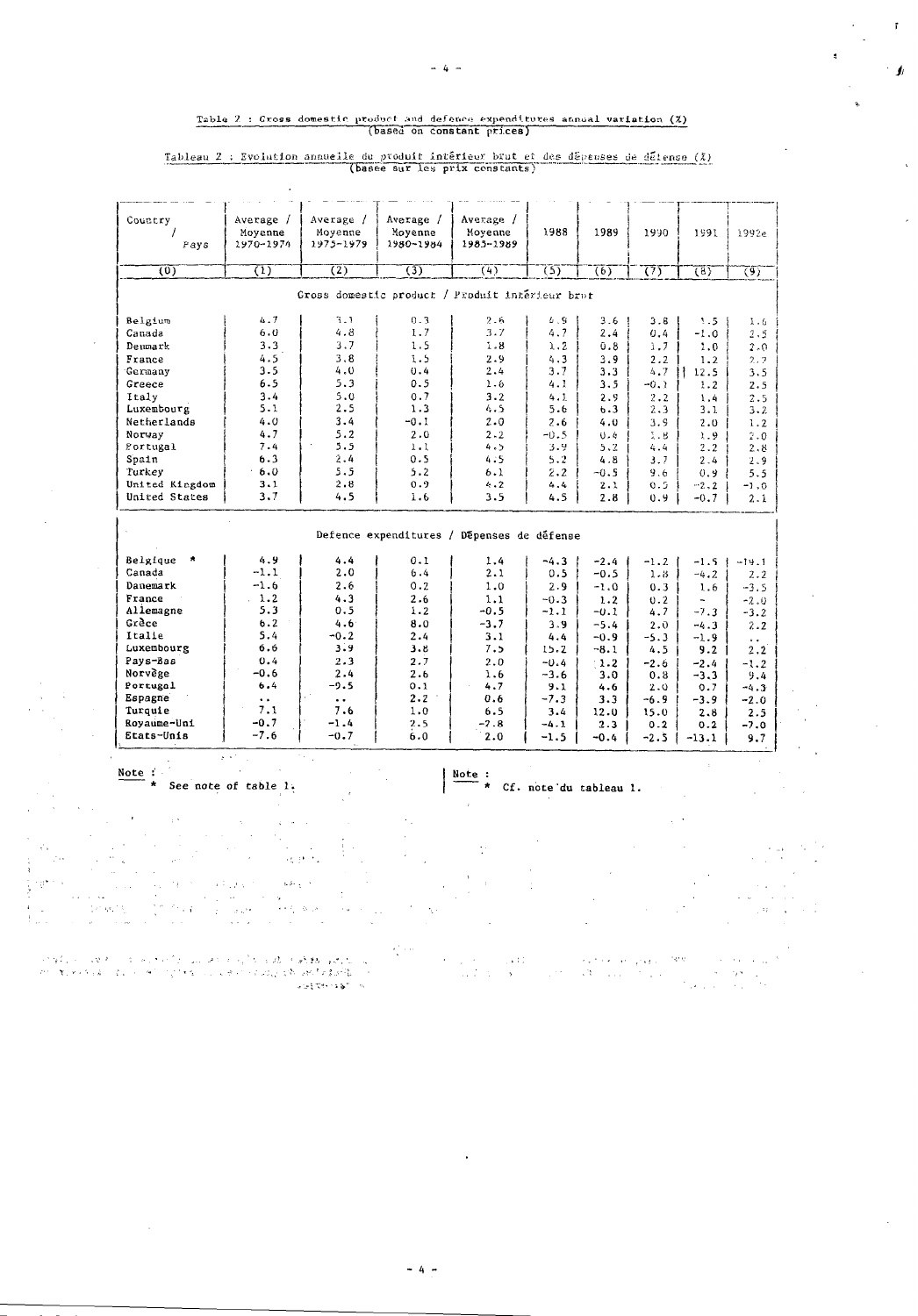.<br>A

# Table 3 : Defence expenditures as % of gross domestic product

Tableau 3 : Dépenses de défense en pourcentage du produit intérieur brut

| Country<br>Pays                                         | Average /<br>Moyenne<br>1970-1974 | Average /<br>Moyenne<br>1975-1979 | Average /<br>Moyenne<br>1980-1984                         | Average /<br>Moyenne<br>1985-1989 | 1988    | 1989    | 1990 | 1991                | 1992e                |  |  |  |
|---------------------------------------------------------|-----------------------------------|-----------------------------------|-----------------------------------------------------------|-----------------------------------|---------|---------|------|---------------------|----------------------|--|--|--|
| ত্যে                                                    | ᠓                                 | 72)                               | ঢ্যে                                                      | ব্যে                              | 755     | চ্যে    | π    | (8)                 | (9)                  |  |  |  |
|                                                         |                                   |                                   |                                                           |                                   |         |         |      |                     |                      |  |  |  |
| Based on current prices / Sur la base des prix courants |                                   |                                   |                                                           |                                   |         |         |      |                     |                      |  |  |  |
| Belgium *                                               | 2.9                               | 3.2                               | 3.3                                                       | 2.9                               | 2.7     | 2.5     | 2.4  | 2.3                 | 1.9                  |  |  |  |
| Denmark                                                 | 2.4                               | 2.4                               | 2.4                                                       | 2.1                               | 2.1     | 2.1     | 2.0  | 2.1                 | 1.9                  |  |  |  |
| France                                                  | 3.9                               | 3.8                               | 4.1                                                       | 3.8                               | 3.8     | 3.7     | 3.6  | 3.5                 | 3.4                  |  |  |  |
| Germany                                                 | 3.5                               | 3.4                               | 3.4                                                       | 3.0                               | 2.9     | 2.8     | 2.8  | 2.3                 | 2.2                  |  |  |  |
| Greece <sup>7</sup>                                     | 4.7                               | 6.7                               | 6.6                                                       | 6.3                               | 6.3     | 5.7     | 5.9  | 5.5                 | 5.5                  |  |  |  |
| Italy                                                   | 2.5                               | $2.0^{\circ}$                     | 2.1                                                       | 2.3                               | 2.3     | 2.3     | 2.1  | 2.1                 | 2.0                  |  |  |  |
| Luxembourg                                              | 0.8                               | 1.0                               | 1.2                                                       | 1.1                               | 1.3     | 1.1     | 1.1  | 1.2                 | 1.2                  |  |  |  |
| Netherlands                                             | 3.1                               | 3.2                               | 3.2                                                       | 3.0                               | 3.0     | 2.9     | 2.7  | 2.5                 | 2.5                  |  |  |  |
| Norway                                                  | 3.3                               | 3.1                               | 2.9                                                       | 3.2                               | $3 - 2$ | 3.3     | 3.2  | 3.1                 | 3.4                  |  |  |  |
| Portugal                                                | 6.9                               | 3.9                               | 3.4                                                       | 3.2                               | 3.2     | 3.2     | 3.1  | 3.1                 | 2.9                  |  |  |  |
| Spain                                                   | $\ddot{\phantom{a}}$              | $\ddot{\phantom{1}}$              | 2.4                                                       | 2.2                               | 2.1     | 2.1     | 1.8  | 1.7                 | 1.6                  |  |  |  |
| Turkey                                                  | 3.4                               | 4.4                               | 4.0                                                       | 3.2                               | 2.8     | $3 - 1$ | 3.5  | 3.8                 | 3.9                  |  |  |  |
| United Kingdom                                          | 5.0                               | 4.9                               | 5.2                                                       | 4.6                               | 4.2     | 4.1     | 4.1  | 4.3                 | 4.0                  |  |  |  |
| NATO Europe                                             | $\ddot{\phantom{a}}$              | $\ddot{\phantom{a}}$              | 3.6                                                       | 3.3                               | 3.2     | 3.1     | 3.0  | 2.9                 | 2.7                  |  |  |  |
| Canada                                                  | 2.1                               | 1.9                               | 2.1                                                       | 2.1                               | 2.1     | 2.0     | 2.0  | 2.0                 | 2.0                  |  |  |  |
| United States                                           | 6.5                               | 5.1                               | 5.8                                                       | 6.3                               | 6.1     | 5.9     | 5.7  | 5.1                 | 5.4                  |  |  |  |
| North America                                           | 6.1                               | 4.8                               | 5.5                                                       | 6.0                               | 5.7     | 5.5     | 5.3  | 4.8                 | 5.1                  |  |  |  |
| NATO total                                              | $\ddot{\phantom{a}}$              | $\ddot{\phantom{a}}$              | 4.7                                                       | 4.8                               | 4.5     | 4.4     | 4.1  | 3.8                 | 3.8                  |  |  |  |
|                                                         |                                   |                                   | Based on constant prices / Sur la base des prix constants |                                   |         |         |      |                     |                      |  |  |  |
| Belgique                                                | 2.8                               | 3.2                               | $-3.2$                                                    | 3.0                               | 2.9     | 2.7     | 2.6  | 2.5                 | 2.0                  |  |  |  |
| Danemark                                                | 2.6                               | 2.5                               | 2.4                                                       | 2.1                               | 2.2     | 2.1     | 2.1  | 2.1                 | 2.0                  |  |  |  |
| France                                                  | 3.9                               | 3.8                               | 4.1                                                       | 3.8                               | 3.8     | 3.7     | 3.6  | 3.5                 | 3.4                  |  |  |  |
| Germany                                                 | 3.5                               | 3.4                               | 3.4                                                       | 3.0                               | $2.9 -$ | $2 - 6$ | 2.8  | $\mathbf{r}$<br>2.3 | 2.2                  |  |  |  |
| Grēce                                                   | 4.7                               | 6.7                               | 6.6                                                       | $6 - 3$                           | 6.3     | 5.7     | 5.9  | 5.5                 | 5.5                  |  |  |  |
| Italie                                                  | 2.6                               | $2 - 2$                           | 2.1                                                       | 2.2                               | 2.2     | 2.1     | 2.0  | 1.9                 | . .                  |  |  |  |
| Luxembourg                                              | 0.8                               | 0.9                               | 1.2                                                       | 1.2                               | 1.3     | 1.1     | 1.2  | 1.2                 | 1.2                  |  |  |  |
| Pays-Bas                                                | 3.3                               | 3.0                               | 3.1                                                       | 3.1                               | 3.1     | 3.0     | 2.8  | 2.7                 | 2.6                  |  |  |  |
| Norvege                                                 | 3.7                               | $3 - 1$                           | 3.0                                                       | 3.1                               | 3.0     | 3.1     | 3.1  | 2.9                 | 3.1                  |  |  |  |
| Portugal                                                | 6.9                               | 3.9                               | 3.4                                                       | 3.2                               | 3.2     | 3.2     | 3.1  | 3.1                 | 2.9                  |  |  |  |
| Espagne                                                 | $\ddot{\phantom{1}}$              | $\ddot{\phantom{a}}$              | 2.4                                                       | 2.2                               | 2.1     | 2.1     | 1.8  | 1.7                 | 1.6                  |  |  |  |
| Turquie                                                 | 2.3                               | 3.9                               | 3.8                                                       | 3.5                               | 3.3     | 3.7     | 3.9  | 4.0                 | 3.9                  |  |  |  |
| Royaume-Uni                                             | 5.7                               | 5.1                               | 5.3                                                       | 4.5                               | 4.1     | 4.1     | 4.1  | 4.2                 | 4.0                  |  |  |  |
| Otan Europe                                             | $\ddot{\phantom{a}}$              |                                   | 3.6                                                       | 3.3                               | 3.2     | 3.1     | 3.0  | 2.9                 | $\ddot{\phantom{0}}$ |  |  |  |
| Canada                                                  | 2.4                               | 2.0                               | 2.1                                                       | 2.1                               | 2.1     | 2.0     | 2.0  | 2.0                 | 2.0                  |  |  |  |
| Etats-Unis                                              | 7.3                               | 5.5                               | $6 - 1$                                                   | $6 - 3$                           | 6.1     | 5.9     | 5.7  | 5.0                 | 5.4                  |  |  |  |
| Amér. du Nord                                           | 6.9                               | 5.3                               | 5.8                                                       | 6.0                               | 5.8     | 5.6     | 5.4  | 4.8                 | 5.1                  |  |  |  |
| Total Otan                                              | $\ddot{\phantom{a}}$              |                                   | 4.9                                                       | 5.0                               | 4.8     | 4.7     | 4.5  | 4.0                 | ٠.                   |  |  |  |

Y

Note:<br> $\star$  See note of table 1.

 $\frac{\text{Note:}}{\text{...}}$ Cf. note du tableau 1.

 $-5 -$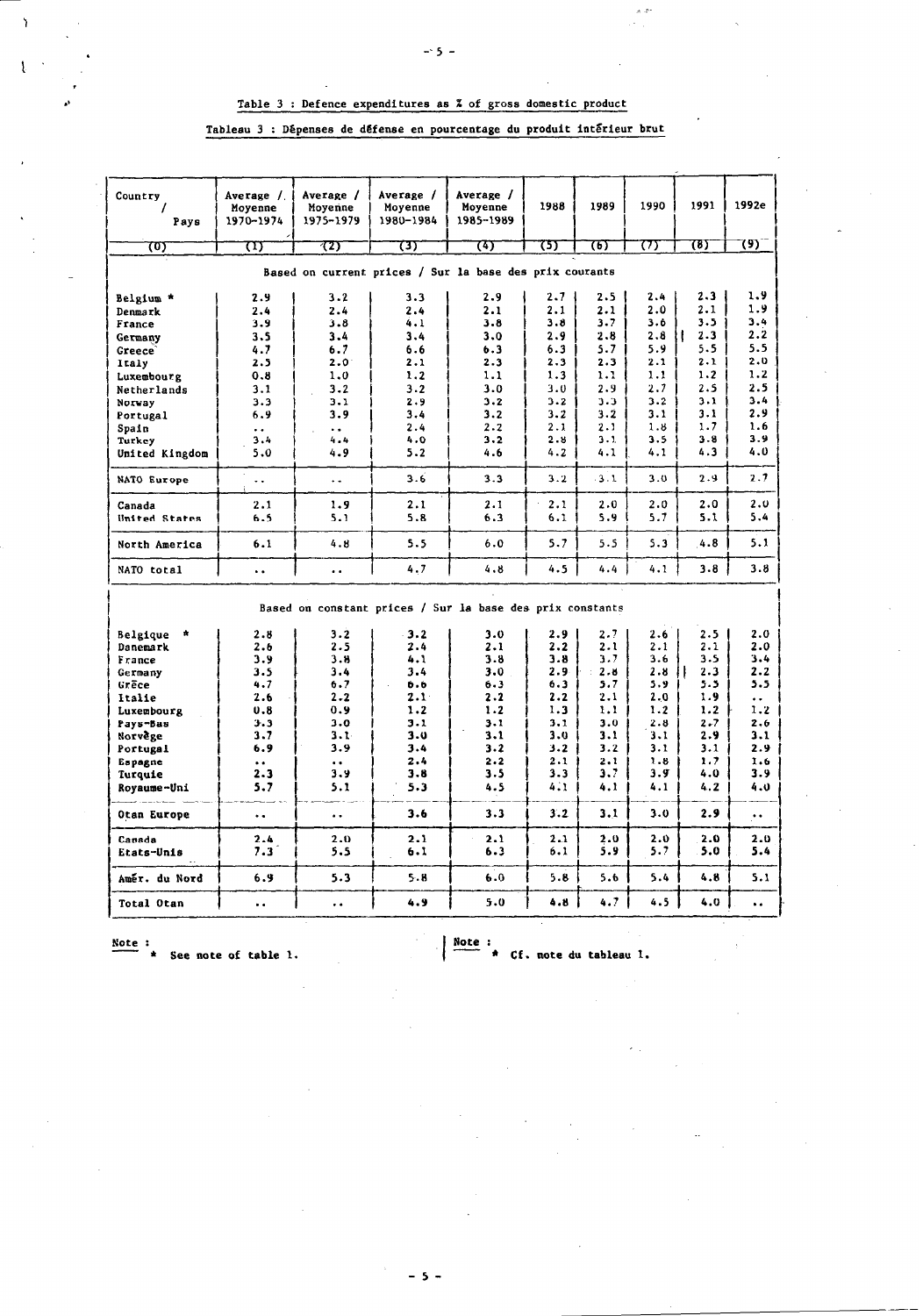$\mathfrak{f}$ 

 $\cdot$  j

 $\mathbf{r}_i$ 

# Table 4 : Gross domestic product and defence expenditures per capita in US \$ \* (1985 prices and exchange rates)  $\tilde{\mathcal{A}}$

Tableau 4 : Produit intérieur brut et dépenses de défense par habitant en \$ US \*<br>(prix et taux de change de 1985)

| Country / Pays      | 1970                                              | 1975  | 1980  | 1985  | 1988  | 1989     | 1990     | 1991   | 1992e |  |  |  |
|---------------------|---------------------------------------------------|-------|-------|-------|-------|----------|----------|--------|-------|--|--|--|
| $\langle 0 \rangle$ | π                                                 | 727   | 3)    | 74)   | (5)   | (6)      | $\sigma$ | (8)    | (9)   |  |  |  |
|                     | Gross domestic product / Produit interieur brut ' |       |       |       |       |          |          |        |       |  |  |  |
| Belgium             | 5784                                              | 6755  | 7801. | 8094  | 8783  | 9054     | 9367     | 9470.  | 9587  |  |  |  |
| Denmark             | 8283                                              | 8894  | 9939  | 11350 | 11899 | 11992    | 12182    | 12277  | 12503 |  |  |  |
| France              | 6948                                              | 7877  | 9005  | 9482  | 10176 | 10512    | 10688    | 10756  | 10936 |  |  |  |
| Germany             | 7401                                              | 8083  | 9531  | 10148 | 10833 | 11078    | 11387    | 110152 | 10477 |  |  |  |
| Greece              | 2246                                              | 2793  | 3245  | 3366  | 3509  | 3623     | 3579     | 3577   | 3620  |  |  |  |
| Italy               | 5098                                              | 5660  | 7020  | 7431  | 8164  | 8391     | 8560     | 8663   | 8862  |  |  |  |
| Luxembourg          | 6957                                              | 7562  | 8366  | 9419  | 10532 | 11075    | 11216    | 11468  | 11744 |  |  |  |
| Netherlands         | 6899                                              | 7707  | 8470  | 8688  | 9000  | 9305     | 9604     | 9726   | 9775  |  |  |  |
| Norway              | 8008                                              | 9726  | 12075 | 14009 | 14613 | 14605    | 14808    | 15017  | 15260 |  |  |  |
| Portugal            | 1477                                              | 1766  | 2130  | 2145  | 2413  | 2530     | 2636     | 2511   | 2572  |  |  |  |
| Spain               | 3258                                              | 4004  | 4143  | 4307  | 4900  | 5125     | 5303     | 5420   | 5556  |  |  |  |
| Turkey              | 972                                               | 1154  | 1180  | 1351  | 1522  | 1479     | 1586     | 1567   | 1617  |  |  |  |
| United Kingdom      | 6159                                              | 6733  | 7370  | 7953  | 8992  | 9155     | 9175     | 8976   | 8868  |  |  |  |
| NATO Europe         | 5350                                              | 5939  | 6730  | 7060  | 7641  | 7820     | 7976     | 7857   | 7976  |  |  |  |
| Canada              | 9033                                              | 10926 | 12508 | 13795 | 15083 | 15252    | 15099    | 14730  | 14898 |  |  |  |
| United States       | 12815                                             | 13584 | 15113 | 16559 | 18055 | 18386    | 18365    | 18035  | 18237 |  |  |  |
| North America       | 12459                                             | 13331 | 14864 | 16296 | 17771 | 18085    | 18050    | 17715  | 17914 |  |  |  |
| NATO total          | 8195                                              | 8923  | 10063 | 10894 | 11865 | $-12106$ | 12187    | 11888  | 12049 |  |  |  |
|                     |                                                   |       |       |       |       |          |          |        |       |  |  |  |

|               |                      |                |         |                  | Defence expenditures / Dépenses de défense |           |         |      |                      |
|---------------|----------------------|----------------|---------|------------------|--------------------------------------------|-----------|---------|------|----------------------|
| Belgique **   | 161                  | 208            | 249     | 246              | 251                                        | 244       | 240     | 236  | 190                  |
| Danemark      | 234                  | 223            | 244     | 246              | 257                                        | 255       | 255     | 258  | 249                  |
| France        | 286                  | 300.           | 358     | 377              | 382                                        | -384      | 383     | 381  | 371                  |
| Allemagne     | 247                  | 296            | 314     | 326.             | 319                                        | 315       | 324     | 238  | 230                  |
| Grèce         | 107                  | 191            | 184     | 235              | 220                                        | 208       | $-210$  | 198  | 200                  |
| Italie        | 129                  | 139            | 144     | 163              | 182:                                       | 180       | 170     | 166  | $\bullet$            |
| Luxembourg    | 52                   | 70             | 94      | $104 -$          | 138                                        | 126       | 130     | 141  | 143                  |
| Pays-Bas      | 242                  | $240 -$        | 248     | 268              | 277                                        | 278       | $269 -$ | 261  | 256                  |
| Norvege       | 329                  | 322            | 360     | 433              | 443                                        | -455      | 457     | 439. | 479                  |
| Portugal      | 104                  | 93             | 74.     | 68               | 78.                                        | 81        | 83      | 78   | 74                   |
| Espagne       | $\ddot{\phantom{a}}$ |                | 94      | 103 <sub>1</sub> | 102                                        | 105       | 98      | 94   | $-92$                |
| Turquie       | 22                   | 43             | 49      | 47               | 51 <sup>2</sup>                            | 55        | 62      | 63   | 63                   |
| Royaume-Uni   | 380                  | 371            | $374 -$ | 415              | 371                                        | 378<br>х. | 377     | 378. | 351                  |
| Otan Europe   | 17.                  | . .            | 234     | 247              | 243                                        | 244       | 243     | 227  | $\ddot{\phantom{1}}$ |
| Canadá        | 245                  | 225            | 235     | 300              | 310                                        | 305       | 306     | 289  | 291                  |
| Etats-Unis    | 1171                 | 832            | 844     | 1079             | 1100                                       | 1086      | 1048    | 902  | 979                  |
| Amér. du Nord | 1084                 | $-774$         | 786     | 1005             | 1025                                       | 1011      | 977     | 842  | 912                  |
| Total Otan    |                      | ÷<br>$\bullet$ | 460     | 562              | 569                                        | 564       | 550     | 478  | $\ddot{\phantom{0}}$ |

 $\frac{\text{Notes}}{\text{#}}$ 

Notes:<br>
\* 1992 population data used in this<br>
table have been calculated by<br>
applying the average annual growth<br>
rate between 1986 and 1991 to 1991<br>
figures.

 $\bar{\phantom{a}}$ 

÷.

Les données de population pour 1992 Les soumes de reputation pour 1772<br>calculées en appliquant aux valeurs<br>de 1991 le pourcentage annuel moyen<br>d'évolution entre 1986 et 1991.

 $\mathbf{r}$ 

\*\* See note of table 1.

\*\* Cf. note du tableau 1.

f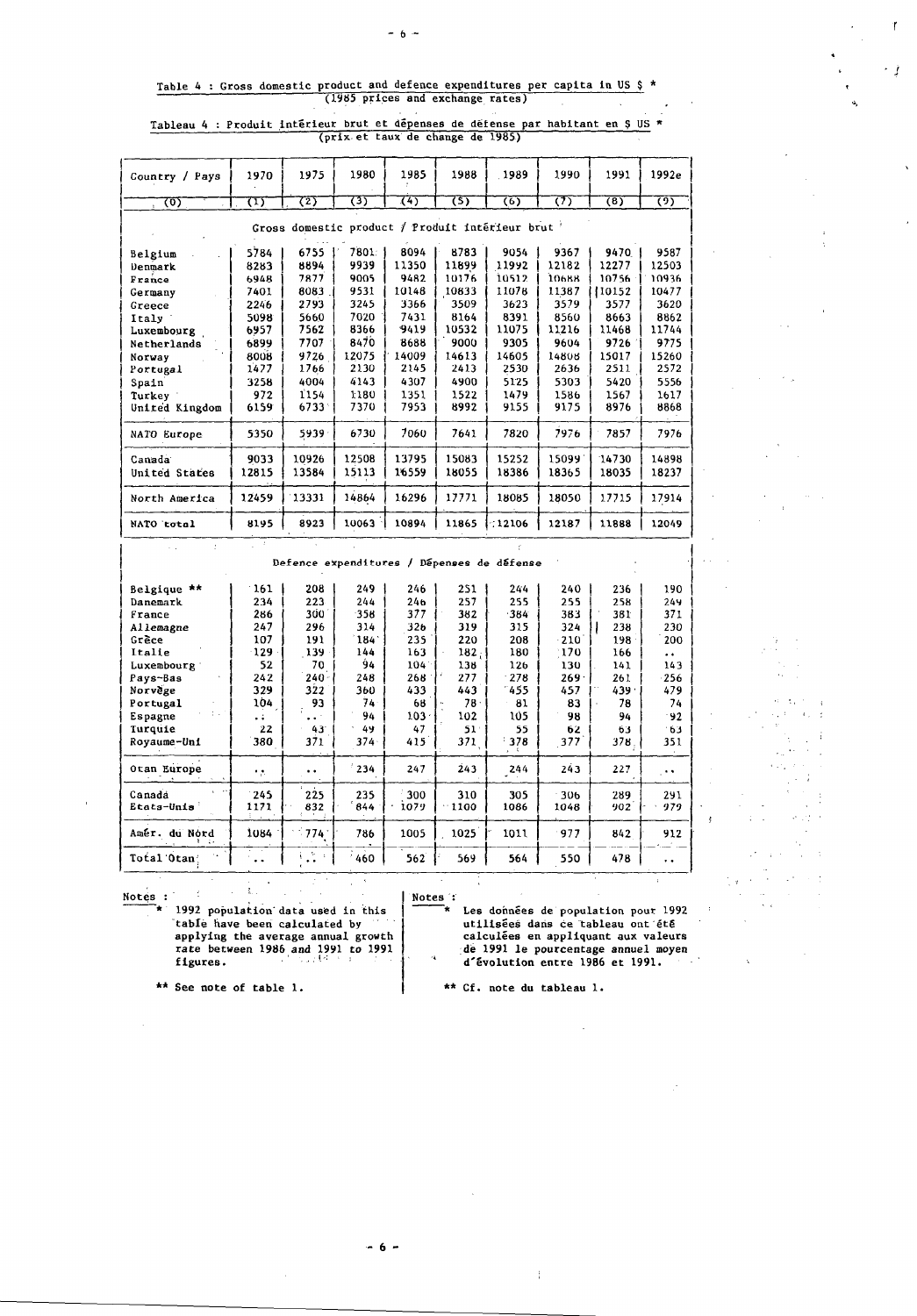# Table 5 : Distribution of total defence expenditures by category

Tableau 5 : Répartition des dépenses totales de défense par catégorie

 $\mathbf{r}$ 

 $\mathbb{I}^*$ 

| Country<br>Pays             | Average /<br>Moyenne<br>1970-1974 | Average /<br>Moyenne<br>1975-1979 | Average /<br>Moyenne<br>1980-1984                                                                       | Average /<br>Moyenne<br>1985–1989 | 1988         | 1989         | 1990                    | 1991         | 1992e        |
|-----------------------------|-----------------------------------|-----------------------------------|---------------------------------------------------------------------------------------------------------|-----------------------------------|--------------|--------------|-------------------------|--------------|--------------|
|                             |                                   |                                   |                                                                                                         |                                   |              |              |                         | 78)          | (9)          |
| 70)                         | ω                                 | 72)                               | (3)                                                                                                     | ্যে                               | 75)          | 76)          | 77                      |              |              |
|                             |                                   |                                   | % devoted to personnel expenditures / % affecté aux dépenses en personnel                               |                                   |              |              |                         |              |              |
| Belgium                     | 62.4                              | 62.9                              | 61.8                                                                                                    | 63.4                              | 63.7         | 67.1         | 68.4                    | 68.9         | 65.0         |
| Canada                      | 65.6                              | 60.8                              | 50.7                                                                                                    | 46.2                              | 45.4         | 47.9         | 50.0                    | 50.8         | 49.9         |
| Denmark                     | 58.9                              | 58.0                              | 54.6                                                                                                    | 56.6                              | 58.0         | 59.8         | 58.4                    | 57.2         | 57.8         |
| Germany                     | 50.5                              | 49.8                              | 46.6                                                                                                    | 48.9                              | 49.7         | 51.1         | 52.1                    | 56.6         | 57.8         |
| Greece                      | 66.8                              | 57.6                              | 54.6                                                                                                    | 60.5                              | 58.2         | 61.5         | 64.1                    | 64.4         | 65.8         |
| Italy                       | 59.9                              | 61.9                              | 59.1                                                                                                    | 57.8                              | 57.8         | 58.7         | 61.6                    | 64.1         | 67.1         |
| Luxembourg                  | 82.2                              | 85.5                              | 77.5                                                                                                    | 76.9                              | 74.7         | 77.1         | 79.6                    | 70.6         | 73.6<br>54.0 |
| Netherlands                 | 65.4                              | 61.2                              | 55.3                                                                                                    | 52.8                              | 54.3         | 53.7         | 53.9<br>43.3            | 55.2<br>46.3 | 44.0         |
| Norway                      | 52.1                              | 52.9                              | 48.8                                                                                                    | 43.9<br>67.7                      | 45.6<br>66.3 | 42.6<br>71.4 | 73.1                    | 74.9         | 79.2         |
| Portugal                    | 50.8                              | 68.8                              | 66.6                                                                                                    |                                   |              |              | 62.0                    | 64.7         | 64.3         |
| Spain                       | $\bullet$ $\bullet$               | $\ddot{\phantom{1}}$ .            | $\bullet$ $\bullet$<br>45.3                                                                             | $\bullet$ $\bullet$<br>37.1       | 54.5<br>35.6 | 57.3<br>46.1 | 48.3                    | 48.5         | 46.5         |
| Turkey                      | 66.7<br>48.8                      | 47.6<br>44.6                      | 37.4                                                                                                    | 38.6                              | 40.7         | 39.5         | 40.4                    | 42.0         | 44.1         |
| United Kingdom              |                                   |                                   | 41.9                                                                                                    | 37.0                              | 37.6         | 38.2         | 36.6                    | 43.2         | 37.0         |
| United States               | $\ddot{\phantom{0}}$              | $\ddot{\phantom{0}}$              |                                                                                                         |                                   |              |              |                         |              |              |
|                             |                                   |                                   | % devoted to equipment expenditures / % affecté aux dépenses d'équipement                               |                                   |              |              |                         |              |              |
| Belgique                    | 10.7                              | 11.7                              | 13.8                                                                                                    | 12.1                              | 12.0         | 9.9          | 7.9                     | 8.2          | 8.6          |
| Canada                      | 7.3                               | 9.0                               | 17.8                                                                                                    | 19.7                              | 20.1         | 18.4         | 17.0                    | 17.6         | 17.6         |
| Danemark                    | 16.4                              | 18.4                              | 16.9                                                                                                    | 14.0                              | 14.4         | 13.1         | 14.9                    | 15.8         | 16.7         |
| Allemagne                   | 16.4                              | 16.8                              | 20.0                                                                                                    | 19.6                              | 19.3         | 19.0         | 17.7                    | 11.0         | 9.3          |
| Grece                       | 8.2                               | 19.3                              | 17.4                                                                                                    | 18.2                              | 23.3         | 21.9         | 21.4                    | 20.3         | 21.5         |
| Italie                      | 15.3                              | 14.7                              | 17.4                                                                                                    | 19.7                              | 20.5         | 20.5         | 17.5                    | 16.3         | 13.8         |
| Luxembourg                  | 1.5                               | 1.9                               | 1.8                                                                                                     | 3.5                               | 2.8          | 3.8          | 3.2                     | $5 - 4$      | 4.5          |
| Pays-Bas                    | 12.8                              | 18.0                              | 20.5                                                                                                    | 19.8                              | 20.4         | 17.6         | 17.9                    | 15.6         | 16.9         |
| Norvege                     | 15.2                              | 16.0                              | 19.4                                                                                                    | 21.7                              | 18.8         | 24.8         | 22.6                    | 22.0         | 23.6         |
| Portugal                    | 7.1                               | 2.2                               | 5.5                                                                                                     | 7.6                               | 10.5         | 11.9         | 10.3                    | 8.5          | 6.4          |
| Espagne                     | $\ddot{\phantom{a}}$              | $\ddot{\phantom{1}}$              | $\cdot$ .                                                                                               | $\ddot{\phantom{0}}$              | 20.7         | 18.3         | 12.7                    | 12.9         | 16.6         |
| Turquie                     | 3.9                               | 19.2                              | 9.1                                                                                                     | 18.2                              | 22.5         | 17.2         | 20.0                    | 22.7         | 25.4         |
| Royaume-Uni                 | 16.6                              | 21.6                              | 26.2                                                                                                    | 24.8                              | 25.4         | 22.0         | 17.9                    | 19.5         | 17.6         |
| Etats-Unis                  | 21.4                              | 17.6                              | 21.9                                                                                                    | 25.6                              | 24.8         | 25.3         | 24.8                    | 27.3         | 22.1         |
|                             |                                   |                                   | % devoted to infrastructure expenditures / % affecte aux depenses d'infrastructure                      |                                   |              |              |                         |              |              |
| Belgium                     | 5.5                               | 6.5                               | 5.5                                                                                                     | 4.0                               | 3.9          | 3.0          | 3.8                     | 2.8          | 3.6          |
| Canada                      | 2.8                               | 2.5                               | 2.3                                                                                                     | 2.8                               | 2.9          | 3.7          | 3.9                     | 3.3          | 2.4          |
| Denmark                     | 3.3                               | 2.4                               | 2.8                                                                                                     | 3.4                               | 3.4          | 4.0          | 3.4                     | 4.3          | 4.2          |
| Germany                     | 6.3                               | 6.3                               | 5.4                                                                                                     | 5.9                               | 5.6          | 5.8          | 5.9                     | 4.9          | 5.0          |
| Greece                      | 5.8                               | 5.3                               | 2.8                                                                                                     | 2.2                               | 2.3          | 2.6          | 2.1                     | 1.7          | 0.9          |
| Italy                       | 1.6                               | 1.8                               | 2.3                                                                                                     | $2.6 -$                           | 2.5          | 2.3          | 2.8                     | 2.3          | 2.5          |
| Luxembourg                  | 4.9.                              | 3.2                               | 10.3                                                                                                    | 7.3                               | 5.5          | 7.1          | 7.0.                    | 14.8         | 12.3         |
| Netherlands                 | 2.8                               | 3.2                               | 3.7                                                                                                     | 5.2                               | 5.2          | 6.6          | 5.9                     | 6.2          | 6.8          |
| Norway                      | 4.4                               | 4.3                               | 5.0                                                                                                     | 8.2                               | 8.2          | 8.7          | 9.8                     | 9.5          | 9.4          |
| Portugal                    | 2.3                               | 3.4                               | 5.9                                                                                                     | 3.7                               | $4 - 1$      | 2.8          | 3.4                     | 3.4          | 3.2          |
| Spain                       | $\bullet$ $\bullet$               | $\ddot{\phantom{0}}$              | $\bullet$ $\bullet$                                                                                     | $\ddot{\phantom{0}}$              | 3.2          | 3.1          | 2.3                     | 1.6<br>2.8   | 0.8<br>3.3   |
| Turkey                      | 5.5                               | 7.3                               | 13.2                                                                                                    | 5.4                               | 4.5          | 3.8          | 3.2                     |              | 5.4          |
| United Kingdom              | 2.4                               | 1.7                               | 2.7                                                                                                     | 3.9                               | 4.1          | 4.1          | 5.1<br>$1.7 \downarrow$ | 4.7<br>$1.2$ |              |
| <b>United States</b><br>- 1 | 1.5                               | J.<br>1.9                         | 1<br>1.6<br>% devoted to other operating expenditures / % affecté aux autres dépenses de fonctionnement | Ŧ<br>1.8                          | J.<br>$2.0$  | $\cdots$     |                         |              |              |
| Belgique                    | 20.9                              | 18.8                              | 16.8                                                                                                    | 20.4                              | 20.4 l       | 20.O         | 19.9                    | 20.1         | 22.9         |
| Canada                      | 24.0                              | 27.3                              | 29.0                                                                                                    | 31.2                              | 31.6         | 30.0         | 29.2                    | 28.4         | 30.0         |
| <b>Danemark</b>             | 21.2                              | 21.0                              | 25.7                                                                                                    | 25.8                              | 24.2         | 23.1         | 23.4                    | 22.7         | 21.3         |
| Allemagne                   | 26.7                              | 27.0                              | 28.0                                                                                                    | 25.5                              | 25.5         | 24.O         | 24.3                    | 27.S I       | 28.0         |
| Grèce                       | 18.5                              | 17.0                              | 24.9                                                                                                    | 18.4                              | 16.1         | 14.0         | 12.3                    | 13.6         | 11.8         |
| <b>Ltalie</b>               | 23.0                              | 21.5                              | -21.0                                                                                                   | 19.8                              | 19.2         | 10.5         | 18.1                    | 17.2         | 16.6         |
| Luxembourg                  | 11.1                              | 9.1                               | 10.2                                                                                                    | 11.9                              | 16.9         | 11.9         | 10.2                    | 9.2          | 9.5          |
| Pays-Bas                    | 18.9                              | 17.3                              | 20.3                                                                                                    | 22.0                              | 20.1         | 22.2         | 22.3                    | 22.9         | 22.4         |
| Norvēge                     | 28.0                              | 26.6                              | 26.7                                                                                                    | 26.0                              | 27.4         | 24.0         | 24.3                    | 22.3         | 23.0         |
| Portugal                    | 37.9                              | 25.1                              | 21.9                                                                                                    | 19.8                              | 19.0         | 14.0         | 13.3 <sub>1</sub>       | 13.7         | 11.2         |
| <b>Espagne</b>              | $\bullet$<br>$\bullet$            | $\bullet$ $\bullet$               | $\bullet$ $\bullet$                                                                                     | $\bullet$ $\bullet$               | 21.6         | 21.J         | 23.0                    | 20.8         | 19.3         |
| Turquie                     | 22.6                              | 23.7                              | 30.1                                                                                                    | 38.4                              | 37.5         | 32.9         | 28.5                    | 26.0         | 24.7         |
| Royaume-Uni                 | 32.0                              | 31.9                              | 33.5                                                                                                    | 32.5                              | 29.7         | 34.4<br>34.9 | 36.6<br>36.9            | 33.7<br>28.2 | 32.9<br>39.4 |
| Etats-Unis                  | $\bullet\bullet$                  | $\bullet\bullet$                  | 34.5                                                                                                    | 35.5                              | 35.6         |              |                         |              |              |

 $-2 -$